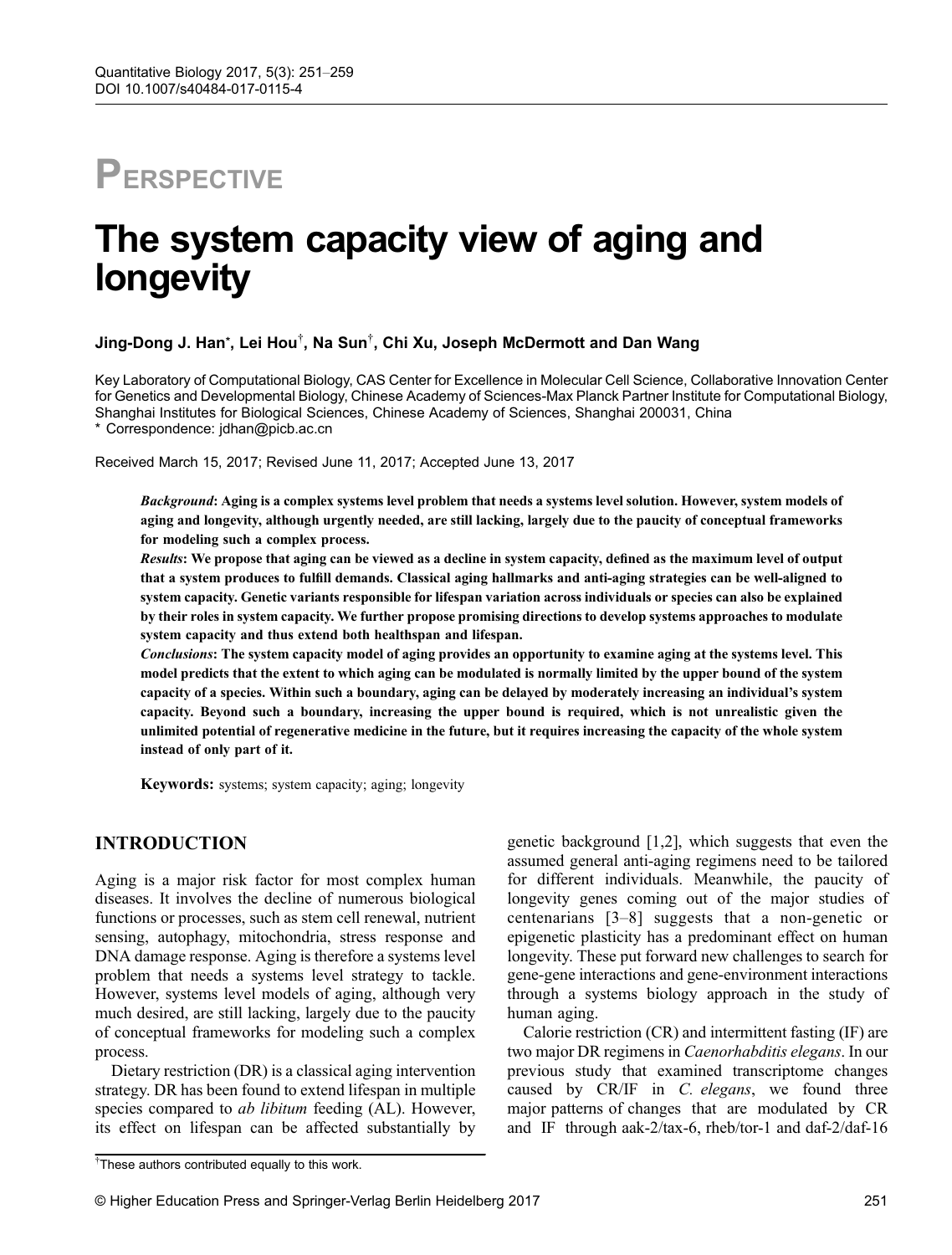pathways. They are related to i) (de)phosphorylation, ii) redox metabolism and unfolded protein response (UPR), and iii) cell cycle and DNA damage responses, respectively [\[9](#page-7-0)]. The maximal or minimal expression levels of gene expression groups altered by CR/IF suggest that they not only cause a delay in age-dependent changes, but also change the maximal or minimal levels of the gene functions, or capacities, of these gene functions (Figure 1). For instance, the post-reproduction stage seems to be a transition point for one of the three major transcriptome patterns during aging, PC2 (Figure 1B). The expression levels of cell cycle and DNA damage repair genes progressively increase during development, peak post reproduction and decline afterwards [[9](#page-7-0)]. DR/IF slightly and significantly shifted the maximal expression levels of these genes at the turning points (Figure 1C).

However, neither of the two DR regimens totally reverses or stops the reversed gene expression pattern or other major patterns during aging, but just delays the trend or slightly shifts the maximum (Figure 1). This indicates that the effect of CR/IF and the maximal output of a system are limited by intrinsic factors. To further interpret such phenomena, we propose a concept of "system capacity" in aging, analogous to the "system capacity" concept that was put forward for manufacturing system automation [[10\]](#page-7-0). We define system capacity as the



Figure 1. Gene expression profile changes during aging upon caloric restriction. Average gene expression profiles of clusters that change with age under ab libitum (AL) condition (blue curves) and two dietary restriction regimens, including calorie restriction (CR) (red curves) and intermittent fasting (IF) (green curves), adapted from Figure S1 in our previous study [\[9\]](#page-7-0). Gene ontology terms enriched in each gene cluster are shown. The CR/IF versus control transcriptome analysis over age revealed three major patterns of transcpritome changes that are modulated by CR and IF through the aak-2/tax-6, rheb/tor-1 and daf-2/daf-16 pathways, respectively: (A) (de)phosphorylation, (B) redox metabolism and unfolded protein response (UPR), and (C) cell cycle and DNA damage responses. The changed maximal or minimal expression levels of these gene-expression groups indicates that CR/IF not only causes a delay in age-dependent changes, but also a change in the maximal or minimal levels of gene functions.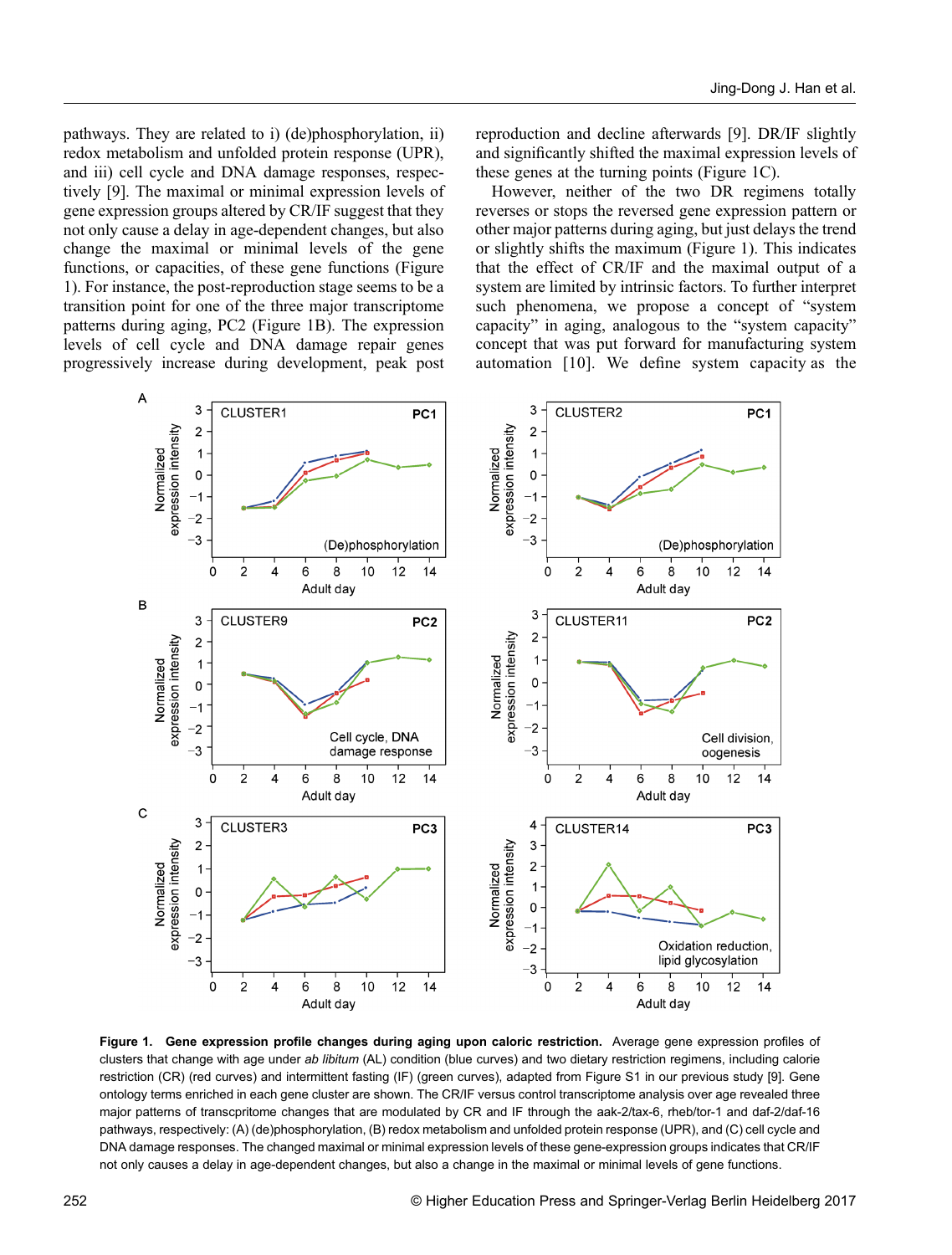maximum level of output that a system produces to fulfill demands. The system capacity of a whole organism is maintained through the capacity of many components (or subsystems) and the interactions among them, and both components and their interactions are subject to the capacity limits of regulatory system (Figure 2A). Systems capacity can be divided into two distinct types of functions: i) production of energy and material and ii) homeostasis or maintenance of the system that consists of information flow and control (Figure 2A). As an example, the maximal velocity, but not the average velocity, is a reflection of the system capacity in motility [[11](#page-7-0)].

Although there are debates on what measures aging, the commonly agreed upon standard is lifespan. An alternative could be healthspan, but this is harder to measure. So here the output of an organismal-level system includes all the products, energy, and information a system needs to generate to maintain life. Meanwhile, for different components of a system, or subsystems, their outputs can be different. For example, the output of the mitochondria system is mainly energy, whereas the output of the DNA repair system is repaired DNA.

Similarly, demands here refer to all the demands a system needs to handle in order to maintain life. For different components, the demands can also be different, for example, for the DNA repair system, the demands are the total number of damaged DNA molecules to be repaired, and for the immune system, the demands are the total external pathogens, and damaged or dead cells, that need to be cleared.

Of course, not all components and their capacity should be equally weighted. Instead, they should be weighted in terms of their contribution to the lifespan of an organism. As an example for simplicity, by a linear formula of lifespan,  $L = \sum \alpha_i C_i$ , where  $C_i$  is the *i*th component that significantly contributes to the lifespan of an organism, and  $\alpha_i$  is the weight of contribution of by  $C_i$ .

With the system capacity model, we can i) explain the well-established aging hallmarks [\[12](#page-7-0)], ii) gauge the ways, and to what extent, system capacity and hence the aging process can be modulated, iii) predict new components that may affect aging and longevity, iv) predict aging regulators from their importance to the genetic networks, and their overall effect on stress resistance, and v) eventually when the quantification of major components and interactions is available, to theoretically predict lifespan and death (breakdown of a system) of a specific system.

## AGING IN AVIEW OF SYSTEM CAPACITY

To examine aging at the systems level, we draw an analogy of an organism to a manufacturing system. For a

manufacturing system to operate, system dynamics are largely determined by demand from markets, machine capacity and decision to invest or not to invest in capacity. Similarly, in a biological system, system dynamics are mainly determined by the balance of physiological demand versus the system capacity to fulfill this demand, and ability of the decision and regulatory circuitry, such as sensing and signaling pathways to tune system capacity and the balance between the demands and system capacity based on the demand perceived (Figure 2B). Physiological demand comes from two sources: extrinsic factors, such as nutrients and temperature; intrinsic factors, such as growth and repair. However, not all physiological demand would be met due to limited resources or regulation ability, so the unfulfilled demand in turn drives decision machinery to judge whether system capacity should be extended. Nevertheless, the increase of system capacity may not solve the problem, especially when the system already maxed out its capacity, and, thus, overload factors begin to take control. Failure rate will then be non-negligible and also spread to undermine the system capacity and confound the signaling in and out from the decision and regulatory circuitry, which activates potential positive feedback, making it more fragile and inevitably moving towards system capacity decline, which is "aging" of a biological system. As a result of aging, increasing unfulfilled demand will accumulate and most of which, if not all, finally pushes organisms to death or to the breakdown of a biological system.

Evolutionary selection has ensured the demand is largely met by system capacity until passing reproduction age; afterwards, although the unfulfilled demand starts to increase —as shown by the trend of PC1 which largely reflects the expression changes of metabolic genes (Figure 1B)—the system is not under evolutionary selection through reproduction to increase system capacity (Figure 1A). Although the decline of system capacity and increase of unfulfilled demand seems to be inevitable, system capacity is tunable through the selected pre-reproduction regulatory systems, which largely determines the tunability of the aging process.

## AGING HALLMARKS AS SYSTEM CAPACITY DECLINES

Nine potential hallmarks of aging have been summarized [[12\]](#page-7-0), that are grouped into three classes: "primary hallmarks" including "genomic instability", "telomere attrition", "loss of proteostasis", and "epigenetic alterations"; "antagonistic hallmarks" including "deregulated nutrient sensing", "mitochondrial dysfunction", and "cellular senescence"; "integrative hallmarks" including "stem cell exhaustion", and "altered intercellular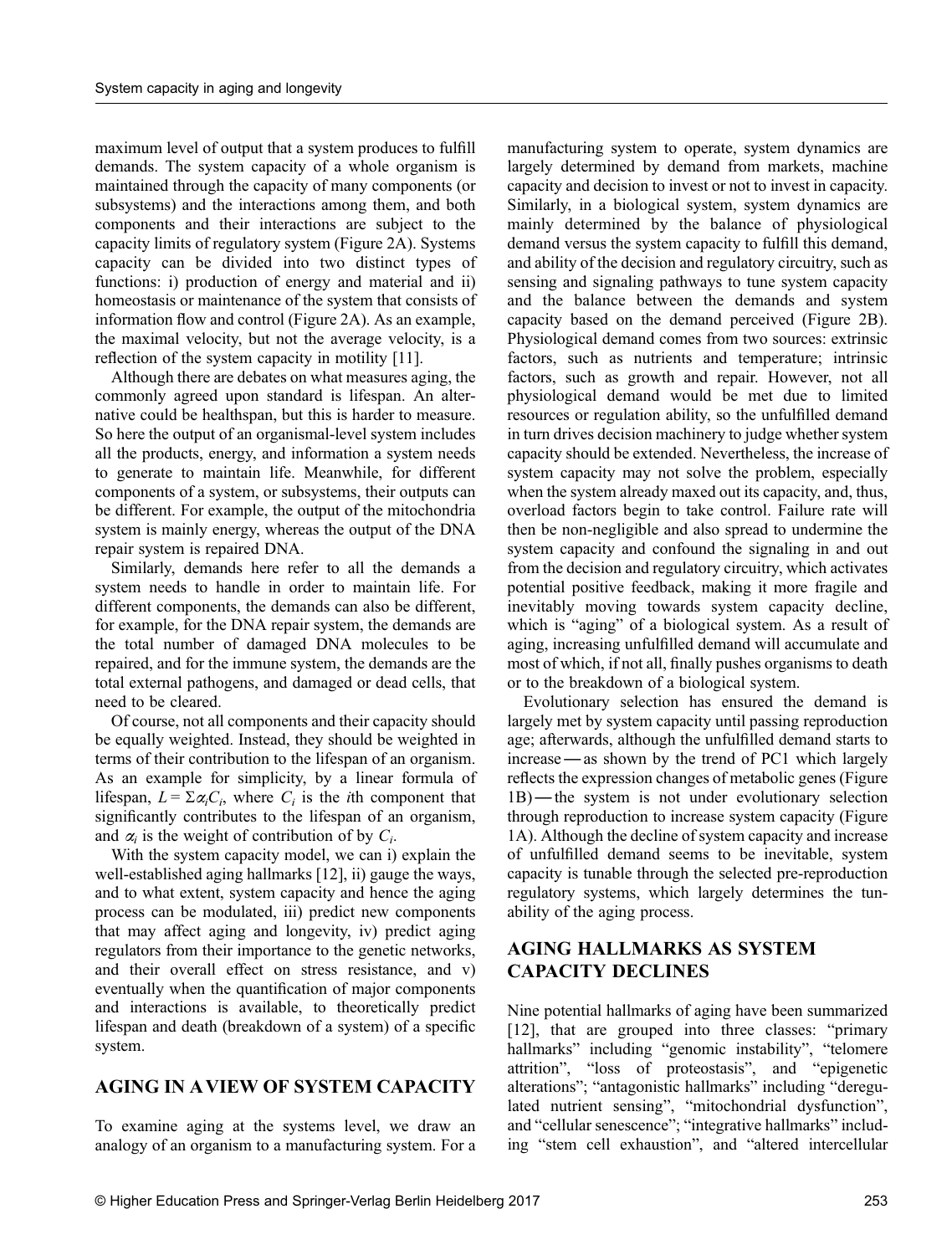

Figure 2. System capacity and its dynamics in aging. (A) System capacity consists of two types of components: materials and energy production, and homeostatic maintenance, together with the interactions and regulations among these components. (B) Balance of system capacity versus demands. When an animal is young, decision and regulatory circuitry and machineries constituting system capacity are both efficient enough to meet most if not all physiological demand; when it ages, decreased system capacity or less responsive regulatory circuitry lead to overload, resulting in increasing failure rate, which in turn undermines decision and regulatory circuitry and system capacity and further increases unfulfilled demand, which ultimately leads to death. (C) Dynamics of system capacity throughout life.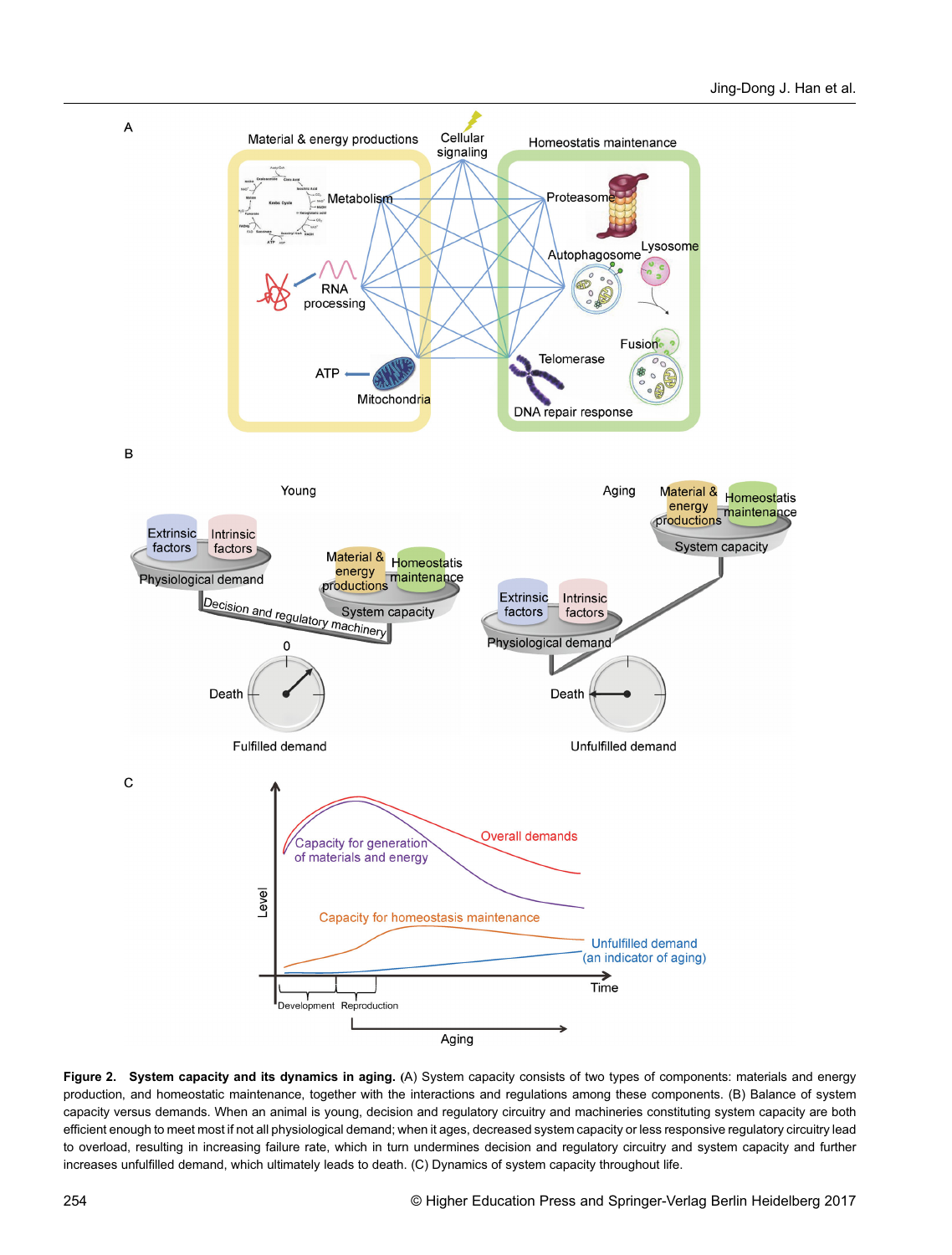communication".

These hallmarks are actually well-aligned to our system capacity concept (Table 1). According to the definition of system capacity, "genomic instability", "telomere attrition" and "loss of proteostasis" are related to selfmaintenance programs and "mitochondrial dysfunction "is related to energy production, so all can be characterized as dysfunction of components that maintain system capacity. Meanwhile, "deregulated nutrient sensing", "altered intercellular communication", and "epigenetic alterations" are related to signaling and regulation, and thus are parts of decision and regulatory circuitry. The rest of the hallmarks including "cellular senescence" and "stem cell exhaustion", are cellular consequences of unfulfilled demand or capacity decline. Together, these hallmarks can be classified according to whether they are components for maintaining system capacity, factors to regulate it or balance it with demands, or the consequence of exceeding it. From such a perspective, modulating system capacity modulates aging.

Although system capacity is under developmentally programmed regulation before reproduction, it is tunable before or after reproduction. Because the regulation is selected for development, not for aging, timing is important: an intervention might be only effective at a specific time period in lifespan. For example, inactivating mitochondrial function only during early development, but not later, dose-dependently increases lifespan [\[13\]](#page-7-0). As another example, hsf-1 is required during early development, whereas *daf-16* is required afterwards, to counter proteotoxicity [\[14\]](#page-7-0). In addition, different components of each part are interconnected: modulation of one hallmark could actually lead to a chain of alterations of other hallmarks. For example, nutrient sensing will affect protein homeostasis [\[15\]](#page-7-0), epigenetic regulation could modulate mitochondria functions [[16\]](#page-7-0), mitochondria dysfunction will increase ROS, which in turn affects homeostasis [\[17](#page-7-0)–[19](#page-7-0)]. Taken together, timing or interconnectivity can affect whether a component of the system capacity is able to modulate aging or not.

# ANTI-AGING STRATEGIES AS A MEANS TO INCREASE SYSTEM CAPACITY OR BALANCE IT VERSUS DEMAND

The strategies that postpone aging are more desirable than the opposite, and are more difficult to develop, which is consistent with the destruction of a system being far easier to achieve than increasing system capacity.

Most anti-aging strategies can be aligned to targeting components that constituting the system capacity. Some directly target the capacity machinery, such as mitochondria [\[20\]](#page-7-0) and proteostasis components [[21](#page-7-0)], or telomerase [[22\]](#page-7-0). Some work through decision and regulatory circuitry, such as through epigenetic regulators such as sirtuins and histone modification enzymes [[23](#page-7-0)–[26\]](#page-8-0), and signaling pathways [[15](#page-7-0)]. Whereas healthy lifestyle strategies can directly reduce the physiological demands to remove damaging materials, such as reduction of environmental exposure to UV light or pollution, etc.

Some lifestyle interventions may also modulate aging by targeting multiple components and signaling pathways. Our laboratory showed that based on a crosssectional microarray design, exercise together with dietary choices including high/low fat diet and AL/DR, may affect mouse lifespan through multiple components, including the oxidative phosphorylation, ribosome, peroxisome, lysosome, apoptosis and inflammation pathways [[27\]](#page-8-0). A detailed time course study of C. elegans aging upon AL and DR regimens indicates that RHEB-1, AAK-2, and DAF-16 related pathways play roles in lifespan regulation by CR/IF. The study also demonstrated that simultaneous modulation of all three pathways can not only recapitulate DR's effect, but can be even more effective than DR itself in lifespan extension. The success of reverse engineering DR is only a starting point. It sheds lights on a promising direction for future antiaging strategies: systematic perturbations on multiple parts will target aging more effectively and have fewer side effects than single point perturbations.

| Components in the model of Figure 2B |                               | Aging hallmarks                     |
|--------------------------------------|-------------------------------|-------------------------------------|
| System capacity                      | Homeostatic maintenance       | Genomic instability                 |
|                                      |                               | Telomere attrition                  |
|                                      |                               | Loss of proteostasis                |
|                                      | Materials & energy production | Mitochondria dysfunction            |
| Decision and regulatory machinery    |                               | Deregulated nutrient sensing        |
|                                      |                               | Altered intercellular communication |
|                                      |                               | Epigenetic alterations              |
| Unfulfilled demand                   |                               | Cellular senescence                 |
|                                      |                               | Stem cell exhaustion                |

Table 1. Mapping of aging hallmarks to the system capacity model of aging.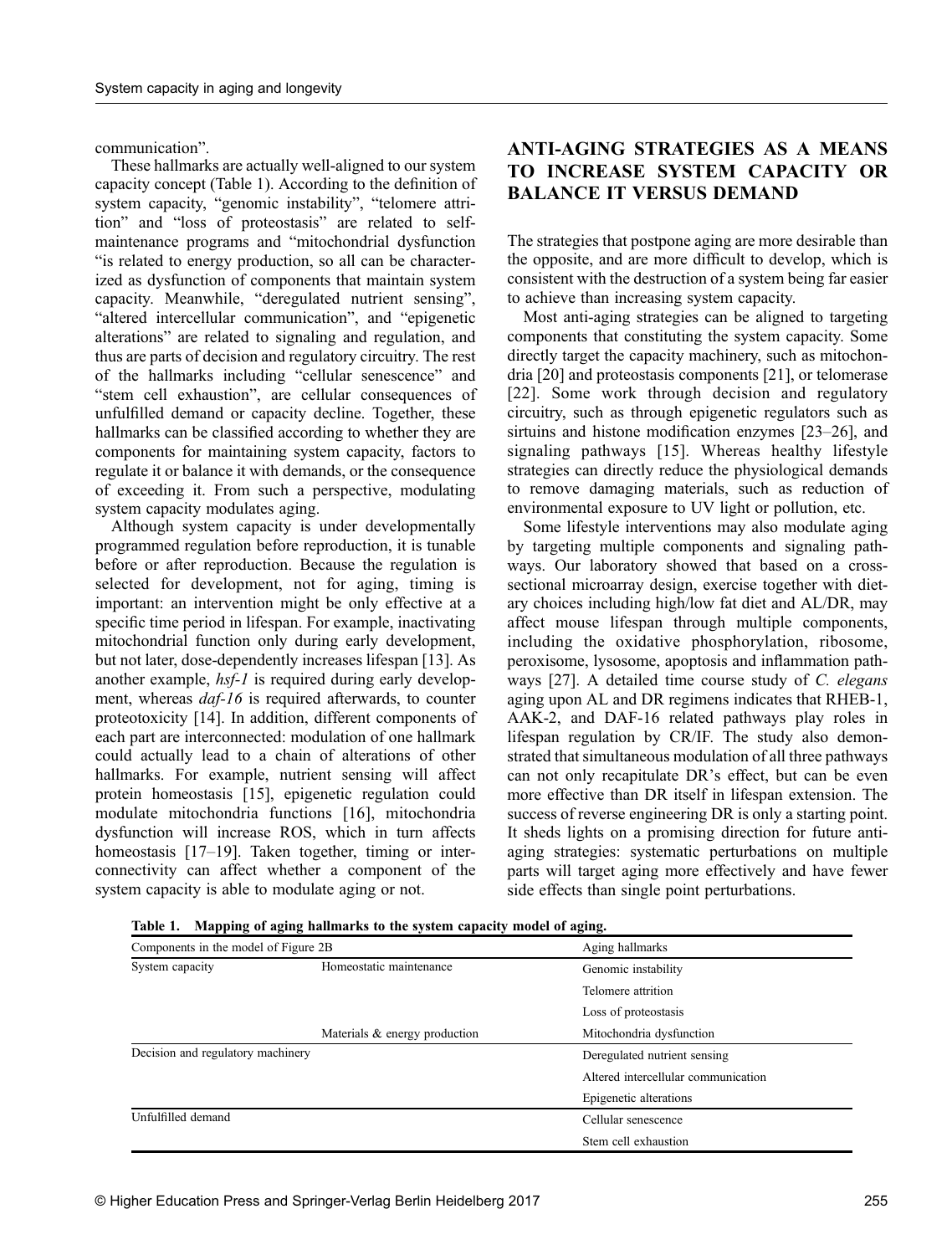The effects of these strategies mainly fall into three categories (Figure 3): i) slowing down system capacity decline or reducing the rate the aging-related functional decay relative to demands (Figure 3A); ii) presetting the initial parameters of system capacities of components (or subsystems) to a higher level at the beginning of life or before the start of aging, relative to demands; and iii) resetting the overall system capacity back to the young



Figure 3. Different types of anti-aging strategies from the perspective of system capacity. (A) Type 1: More resources are allocated for system capacity selfmaintenance from reproduction and onward to reduce the rate of aging-related functional decay relative to demands. (B) Type 2: The initial parameters of system capacity are preset to a higher level relative to demands. (C) Type 3: The overall system capacity is reset to the young state.

state (Figure 3C). Both i) and ii) can be achieved through targeting the different system components of an organism (such as energy and material generation and selfmaintenance components), or through reducing the intrinsic (such as reproduction and metabolism) and extrinsic demands (such as exposure to damaging materials) (Figure 3B). Most strategies fall into the first category, including genetic, pharmaceutical and dietary perturbations through nutrient-sensing pathways, stress response pathways, sirtuins or some epigenetic factors to boost self-maintenance programs [[9,15,](#page-7-0)[28](#page-8-0)–[31\]](#page-8-0). Mitochondria defects during development in C. elegans, which probably shape the system capacity through mitohormesis, probably belong to the second category [\[20\]](#page-7-0). Parabiosis and reprogramming to induced pluripotent stem cell (iPSC) are two approaches to rejuvenation at the cellular level, and thus could be classified into the third category, although the mechanisms are still dubious [\[32](#page-8-0)– [34](#page-8-0)]. Obviously, the first and third categories are more practical to achieve without any side-effects on proper development.

# LIFESPAN VARIATIONS AS A REFLECTION OF SYSTEM CAPACITY **DIFFERENCES**

Besides the external anti-aging perturbations, comparative studies between short-lived and long-lived individuals within one species or across different species provide additional insights into the relationship between system capacity and aging.

Regarding individual variations, numerous genomewide association studies (GWAS) have been carried out to explore the genetic loci that are associated with longevity in human, especially centenarians. Only a few genes are identified as robust results: FOXO1A and FOXO3A responsible for stress response and DNA damage [\[5,6\]](#page-7-0); APOE in cholesterol homeostasis [\[3,4,7\]](#page-7-0); MINPP1, involved in inositol phosphate metabolism [\[8\]](#page-7-0). Interestingly, some of them are likely to function as components of self-maintenance machinery or regulatory circuitry, and their reinforcement could lead to a higher system capacity and thus longer maximal lifespan of a species. The recent finding of a limited maximal human lifespan based on evidence of a plateau in maximum age in recent decades suggests that the variations in maximal lifespan within a species are relatively very small [\[35\]](#page-8-0), in contrast to the variations in lifespan across species.

The results of comparisons across different species are more complex. For example, many studies examine different rodents, among which the lifespan can differ by ten-fold: two or three years for mouse or rat, and twenty or thirty years for blind mole-rat or naked mole-rat. Multiple alterations of genes or pathways contribute to their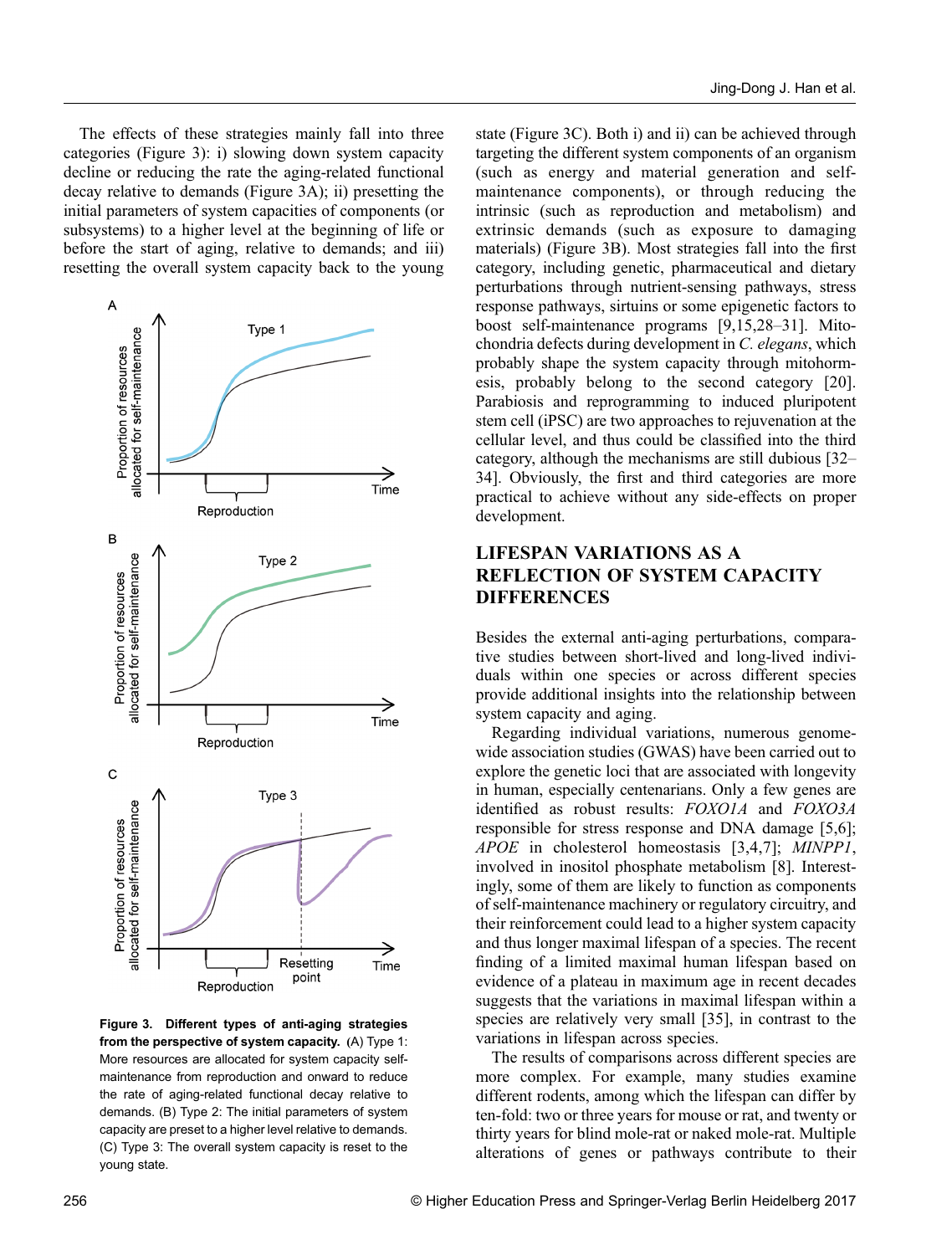lifespan differences, including p16-INK4A or p53 in tumor suppression machinery [[36](#page-8-0)–[38\]](#page-8-0), oxidative stress resistance [\[39,40\]](#page-8-0), translation fidelity [\[41\]](#page-8-0), autophagy [[42](#page-8-0),[43\]](#page-8-0), and insulin and mTOR signaling pathways [[44,45\]](#page-8-0), *Ifnb1* and  $Mx1$  in the interferon signaling pathway [[46\]](#page-8-0), and so on. In addition, other studies on longevity in large animals or flying long-lived animals also reveal a mixed pattern of strategies —interventions of both components in system capacity machinery and decision and regulatory circuitry. It indicates that multiple components might have been modulated at the systems level to optimize fitness during evolution, and thus much larger lifespan variations across different species.

## TESTABLE HYPOTHESES BASED ON THE SYSTEM CAPACITY MODEL

The systems capacity model of aging leads to testable hypotheses. Those that have been already established as true lend support to our model and those not yet tested will guide future research.

i) Any component of system capacity that is essential to maintain life and has its own capacity limit reached will have a consequence on the aging process, and can be a trigger for aging even if other parts are not yet reaching their limits. For example, RNA processing has not been proposed as a hallmark of aging, but its capacity is indeed limited during the aging process, and it is essential for maintaining life. Therefore, we would predict from our model, that when RNA processing reaches its capacity limit, it will trigger the system towards decline or aging. Indeed, splicing has just been shown to an important process regulating aging and lifespan [\[47\]](#page-8-0).

ii) Regulatory/signaling networks connecting components of system capacity also have limited capacities. When their capacities are reached, the regulatory networks lose their regulation precision. Increased gene expression noise has indeed been observed during aging, which is an indication of overload on the regulatory network capacity [[48](#page-8-0)]. A prediction from our model would be that the loss of regulatory precision would also lead to aging, that is, introducing random noises to the regulation output will lead the system towards decline or aging, a hypothesis that can be tested both computationally and experimentally.

iii) As a system is composed of many components whose capacities are limited, the more components a gene interacts with or the more components' capacities a gene regulates, the more likely it will affect the whole system and hence its overall capacity. This is consistent with the fact that aging and lifespan regulators are frequently hubs in the molecular interaction networks [\[49](#page-8-0)–[51](#page-8-0)], and the fact that pleiotropic genes and genes regulating general stress tolerance in many physiological components or processes, such as daf-16, are key regulators of aging and longevity.

iv) Based on the model, if the relative level of demand (both extrinsic and intrinsic) and the system capacity (in material/energy production and homeostasis maintenance) are known for an individual organism, the probability of death for this given individual can be quantitatively predicted. Although this requires a myriad of data collection, our model points to the direction of what data needs to be collected (that is, quantification of systems capacity components and demands) and the feasibility of finally being able to predict death.

v) An extension for the fourth prediction will be development of anti-aging strategies targeting different parts of system capacity, or aspects of aging, when there is a precise diagnosis of which component of the system is running over capacity. Its efficacy will be dependent on whether it can balance the specific loss of the capacity for a particular component. Therefore a precision medicine approach is needed to first diagnose where system capacity is lost and then match an intervention that specifically addresses the lost capacity, or reduces the demand that burdens the specific capacity, and to regain the balance between demand and capacity, hence achieving the goal of healthy aging.

### CONCLUSIONS AND OUTLOOK

The system capacity model of aging provides an opportunity to examine aging at the systems level. This model predicts that the extent to which aging can be modulated is normally limited by the upper bound of the system capacity of a species. Within such a boundary, aging can be delayed by moderately increasing an individual's system capacity. Beyond such a boundary, increasing the upper bound is required, which is not unrealistic given the unlimited potential of regenerative medicine in the future, but it requires increasing the capacity of the whole system instead of only part of it.

The system capacity model provides a framework for applying systems approaches in at least four directions: i) identifying components whose capacity limits are maximized or overload during aging, ii) modeling regulatory circuits to examine their effects on the aging process, iii) quantifying the level of components versus demands and building a computational model to predict lifespan and death of a system, and iv) diagnosing capacity deficiency of a system and rebalancing demands at the individual level through combinatorial interventions for healthy lifespan.

#### ACKNOWLEDGEMENTS

We thank Yizhen Yan for illustration suggestions and acknowledge supports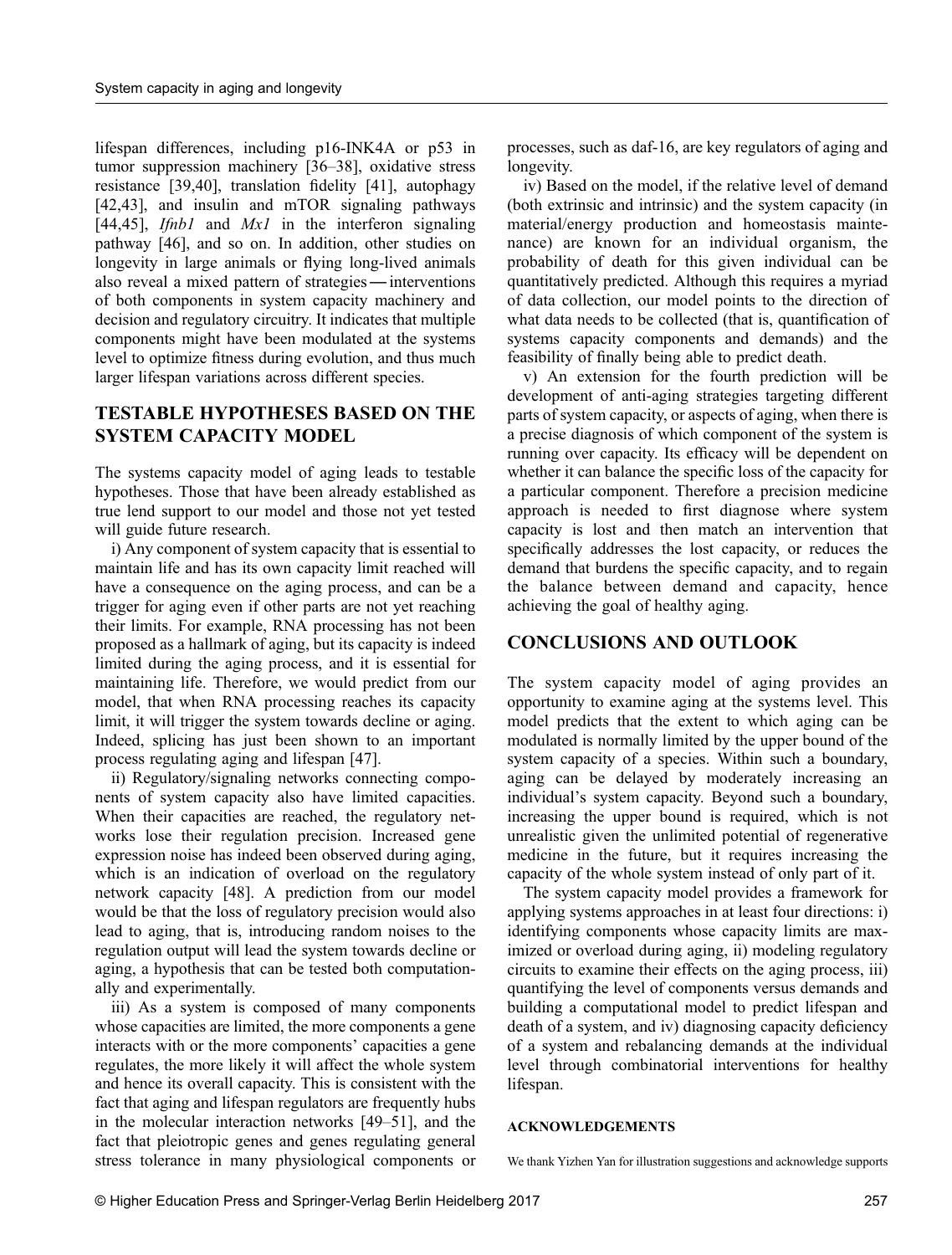<span id="page-7-0"></span>from China Ministry of Science and Technology 2015CB964803 and 2016YFE0108700 and the National Natural Science Foundation of China 91329302, 31210103916 and 91519330, and Chinese Academy of Sciences XDB19020301 and XDA01010303 to J.D.J.H.

#### COMPLIANCE WITH ETHICS GUIDELINES

The authors Jing-Dong J. Han, Lei Hou, Na Sun, Chi Xu, Joseph McDermott and Dan Wang declare that they have no conflict of interests.

This article is a perspective article and does not contain any studies with human or animal subjects performed by any of the authors.

#### REFERENCES

- 1. Liao, C. Y., Rikke, B. A., Johnson, T. E., Diaz, V. and Nelson, J. F. (2010) Genetic variation in the murine lifespan response to dietary restriction: from life extension to life shortening. Aging Cell, 9, 92–95
- 2. Schleit, J., Johnson, S. C., Bennett, C. F., Simko, M., Trongtham, N., Castanza, A., Hsieh, E. J., Moller, R. M., Wasko, B. M., Delaney, J. R., et al. (2013) Molecular mechanisms underlying genotype-dependent responses to dietary restriction. Aging Cell, 12, 1050–1061
- 3. Beekman, M., Blanché, H., Perola, M., Hervonen, A., Bezrukov, V., Sikora, E., Flachsbart, F., Christiansen, L., De Craen, A. J., Kirkwood, T. B., et al. (2013) Genome-wide linkage analysis for human longevity: genetics of healthy aging study. Aging Cell, 12, 184–193
- 4. Deelen, J., Beekman, M., Uh, H. W., Helmer, Q., Kuningas, M., Christiansen, L., Kremer, D., van der Breggen, R., Suchiman, H. E., Lakenberg, N., et al. (2011) Genome-wide association study identifies a single major locus contributing to survival into old age; the APOE locus revisited. Aging Cell, 10, 686–698
- 5. Flachsbart, F., Caliebe, A., Kleindorp, R., Blanché, H., von Eller-Eberstein, H., Nikolaus, S., Schreiber, S. and Nebel, A. (2009) Association of FOXO3A variation with human longevity confirmed in German centenarians. Proc. Natl. Acad. Sci. USA, 106, 2700–2705
- 6. Li, Y., Wang, W. J., Cao, H., Lu, J., Wu, C., Hu, F. Y., Guo, J., Zhao, L., Yang, F., Zhang, Y. X., et al. (2009) Genetic association of FOXO1A and FOXO3A with longevity trait in Han Chinese populations. Hum. Mol. Genet., 18, 4897–4904
- 7. Nebel, A., Kleindorp, R., Caliebe, A., Nothnagel, M., Blanché, H., Junge, O., Wittig, M., Ellinghaus, D., Flachsbart, F., Wichmann, H. E., et al. (2011) A genome-wide association study confirms APOE as the major gene influencing survival in long-lived individuals. Mech. Ageing Dev., 132, 324–330
- 8. Newman, A. B., Walter, S., Lunetta, K. L., Garcia, M. E., Slagboom, P. E., Christensen, K., Arnold, A. M., Aspelund, T., Aulchenko, Y. S., Benjamin, E. J., et al. (2010) A meta – analysis of four genome – wide association studies of survival to age 90 years or older: the cohorts for heart and aging research in genomic epidemiology consortium. J. Gerontol. A Biol. Sci. Med. Sci., 65A, 478–487
- 9. Hou, L., Wang, D., Chen, D., Liu, Y., Zhang, Y., Cheng, H., Xu, C., Sun, N., McDermott, J., Mair, W. B., et al. (2016) A systems approach to reverse engineer lifespan extension by dietary

restriction. Cell Metab., 23, 529–540

- 10. Špicar, R. (2014) System dynamics archetypes in capacity planning. Procedia Eng., 69, 1350–1355
- 11. Hahm, J. H., Kim, S., DiLoreto, R., Shi, C., Lee, S. J., Murphy, C. T. and Nam, H. G. (2015) C. elegans maximum velocity correlates with healthspan and is maintained in worms with an insulin receptor mutation. Nat. Commun., 6, 8919
- 12. López-Otín, C., Blasco, M. A., Partridge, L., Serrano, M. and Kroemer, G. (2013) The hallmarks of aging. Cell, 153, 1194–1217
- 13. Rea, S. L., Ventura, N. and Johnson, T. E. (2007) Relationship between mitochondrial electron transport chain dysfunction, development, and life extension in Caenorhabditis elegans. PLoS Biol., 5, e259
- 14. Cohen, E., Du, D., Joyce, D., Kapernick, E. A., Volovik, Y., Kelly, J. W. and Dillin, A. (2010) Temporal requirements of insulin/IGF-1 signaling for proteotoxicity protection. Aging Cell, 9, 126–134
- 15. Kenyon, C. J. (2010) The genetics of ageing. Nature, 464, 504–512
- 16. Hashizume, O., Ohnishi, S., Mito, T., Shimizu, A., Ishikawa, K., Nakada, K., Soda, M., Mano, H., Togayachi, S., Miyoshi, H., et al. (2015) Epigenetic regulation of the nuclear-coded GCAT and SHMT2 genes confers human age-associated mitochondrial respiration defects. Sci. Rep., 5, 10434
- 17. Edgar, D., Shabalina, I., Camara, Y., Wredenberg, A., Calvaruso, M. A., Nijtmans, L., Nedergaard, J., Cannon, B., Larsson, N. G. and Trifunovic, A. (2009) Random point mutations with major effects on protein-coding genes are the driving force behind premature aging in mtDNA mutator mice. Cell Metab., 10, 131– 138
- 18. Hiona, A., Sanz, A., Kujoth, G. C., Pamplona, R., Seo, A. Y., Hofer, T., Someya, S., Miyakawa, T., Nakayama, C., Samhan-Arias, A. K., et al. (2010) Mitochondrial DNA mutations induce mitochondrial dysfunction, apoptosis and sarcopenia in skeletal muscle of mitochondrial DNA mutator mice. PLoS One, 5, e11468
- 19. Sena, L. A. and Chandel, N. S. (2012) Physiological roles of mitochondrial reactive oxygen species. Mol. Cell, 48, 158–167
- 20. Dillin, A., Hsu, A. L., Arantes-Oliveira, N., Lehrer-Graiwer, J., Hsin, H., Fraser, A. G., Kamath, R. S., Ahringer, J. and Kenyon, C. (2002) Rates of behavior and aging specified by mitochondrial function during development. Science, 298, 2398–2401
- 21. Vilchez, D., Morantte, I., Liu, Z., Douglas, P. M., Merkwirth, C., Rodrigues, A. P., Manning, G. and Dillin, A. (2012) RPN-6 determines C. elegans longevity under proteotoxic stress conditions. Nature, 489, 263–268
- 22. Bernardes de Jesus, B., Vera, E., Schneeberger, K., Tejera, A. M., Ayuso, E., Bosch, F. and Blasco, M. A. (2012) Telomerase gene therapy in adult and old mice delays aging and increases longevity without increasing cancer. EMBO Mol. Med., 4, 691–704
- 23. Greer, E. L., Maures, T. J., Hauswirth, A. G., Green, E. M., Leeman, D. S., Maro, G. S., Han, S., Banko, M. R., Gozani, O. and Brunet, A. (2010) Members of the H3K4 trimethylation complex regulate lifespan in a germline-dependent manner in C. elegans. Nature, 466, 383–387
- 24. Jin, C., Li, J., Green, C. D., Yu, X., Tang, X., Han, D., Xian, B., Wang, D., Huang, X., Cao, X., et al. (2011) Histone demethylase